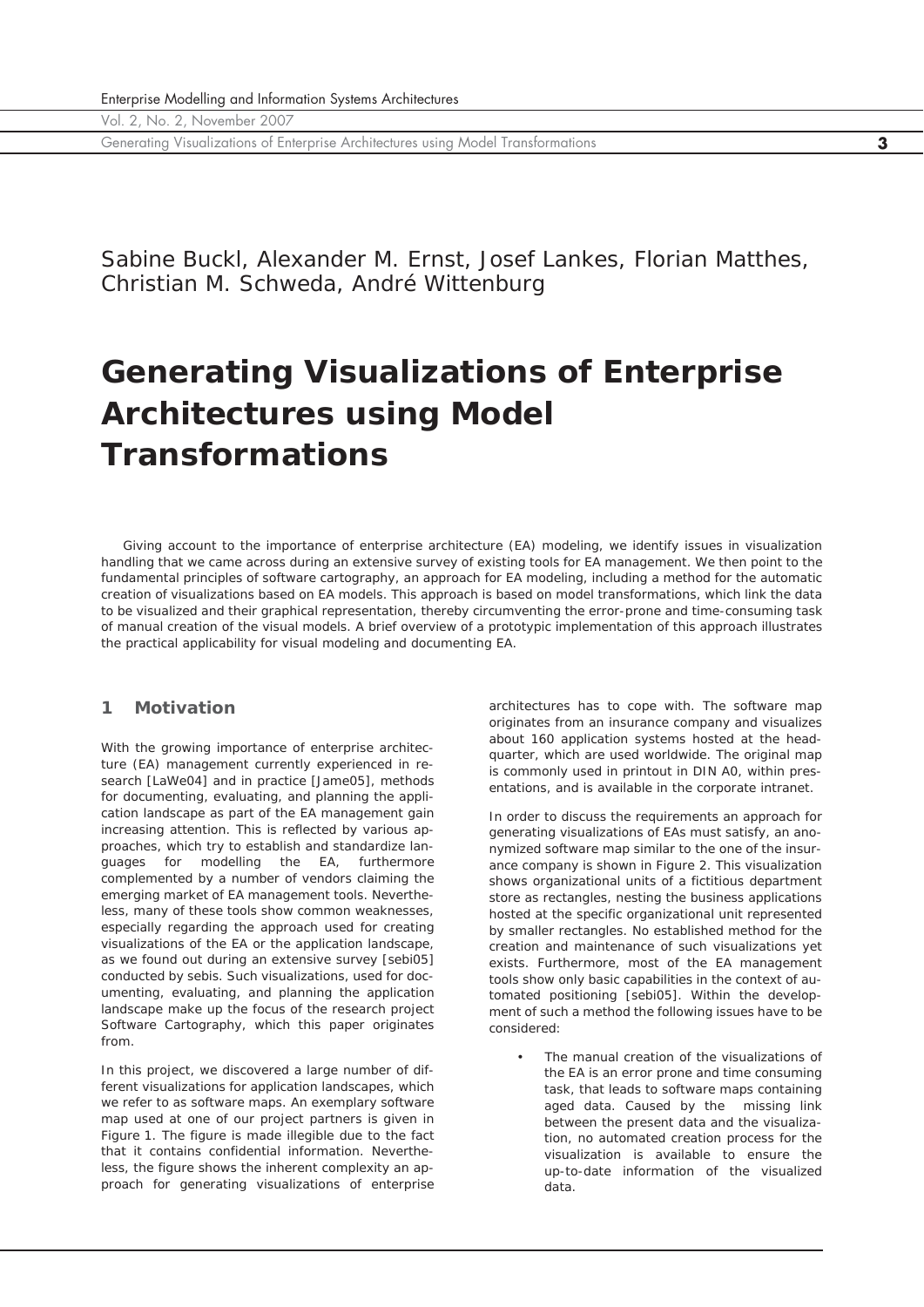| Enterprise Modelling and Information Systems Architectures |
|------------------------------------------------------------|
| Vol. 2, No. 2, November 2007                               |
| Sabine Buckl, Alexander M. Ernst, Josef Lankes, et al.     |

The EA management tools commonly provide the user with the possibility to introduce visual elements without defined semantics in the context of the visualization, thereby effectively disconnecting the visualization from the respective data.



*Figure 1: Exemplary software map of an insurance company*

We subsequently detail on the topic of EA modeling, presenting an approach, complemented by a prototypic tool implementation, which we regard to be suitable for addressing these issues. Thereby, the approach is based on a technology originating from the field of model driven development (MDD): model transformation. This article especially focuses on the method for creating visualizations of the EA by model transformation and provides information, how a tool could actually implement this method. Thereby, the error prone and labor intensive task of manual creation of these visualizations is eliminated.

The remainder of the article is structured as follows. As a starting point, software cartography as a way to support EA modeling with visual models is presented in Section 2 as well as an approach using model transformation to create the necessary visual models in Section 3. The following Section 4 shows the application of our approach by providing information on a prototypic tool implementation. Section 5 emphasizes on different approaches taken in the context of EA modeling as well as on aspects of visualization consistency. Finally, Section 6 provides some conclusions resulting from the taken approach and sketches aspects of further research in this field.

## **2 Software Cartography**

Our approach to EA modeling uses concepts and notions originating from the field of cartography. Maps in the context of cartography can be categorized into two different map types: topographic maps and thematic maps [KrOr96]. Topographic maps mainly deal with geographic information, whereas thematic maps show spatial information on a topographic map, as e.g. the results of a political election.

In the context of EA modeling, visualizations resembling the buildup of thematic maps can be considered to be important, as they can be used to visualize different aspects of the enterprise. These visualizations, called software maps, are subject of research in our project software cartography. Aspects in the context of EA modeling that can be used to support the documentation, planning, and evaluating of the application landscape can be found in [MaWi04]. Thereby, metrics that point out aspects can be visualized on software maps to address specific concerns. In our research project, we gathered different visualizations of the EA and categorized them into three different types [Witt07]:

- A cluster map is a type of software map that uses positioning to show how objects (e.g. applications) are grouped into larger logical units (e.g. organizational units) on the base map. Thereby, the graphical representation of the object is clustered into the the representation of the logical unit. An example for a software map of type cluster map is shown in Figure 2.
- A cartesian map is characterized by elements that are aligned along an x- and an y-axis on the base map. Two prominent examples of cartesian maps exist. Firstly, the process support map, which utilizes positioning to show which business processes (x-axis) are supported by which application and used at which location (y-axis). Secondly, the time interval map, which is closely related to Gantt-like diagrams, as it uses bars for representing the life cycle on the x-axis (representing periods of time) of objects (e.g. applications) on the y-axis.
- A graph layout map is a map using a typical nodes-and-edges buildup of the base map, not exerting additional restrictions on positioning to convey information. Therefore, the positioning is for example used for minimizing the numbers of lines crossing.

These different types of software maps can be used to visualize different aspects of the enterprise. Thereby, considerable aspects in the context of enterprise modeling that can be used to support the documentation, planning, and evaluating of the application landscape can be classified in the following categories [MaWi04]: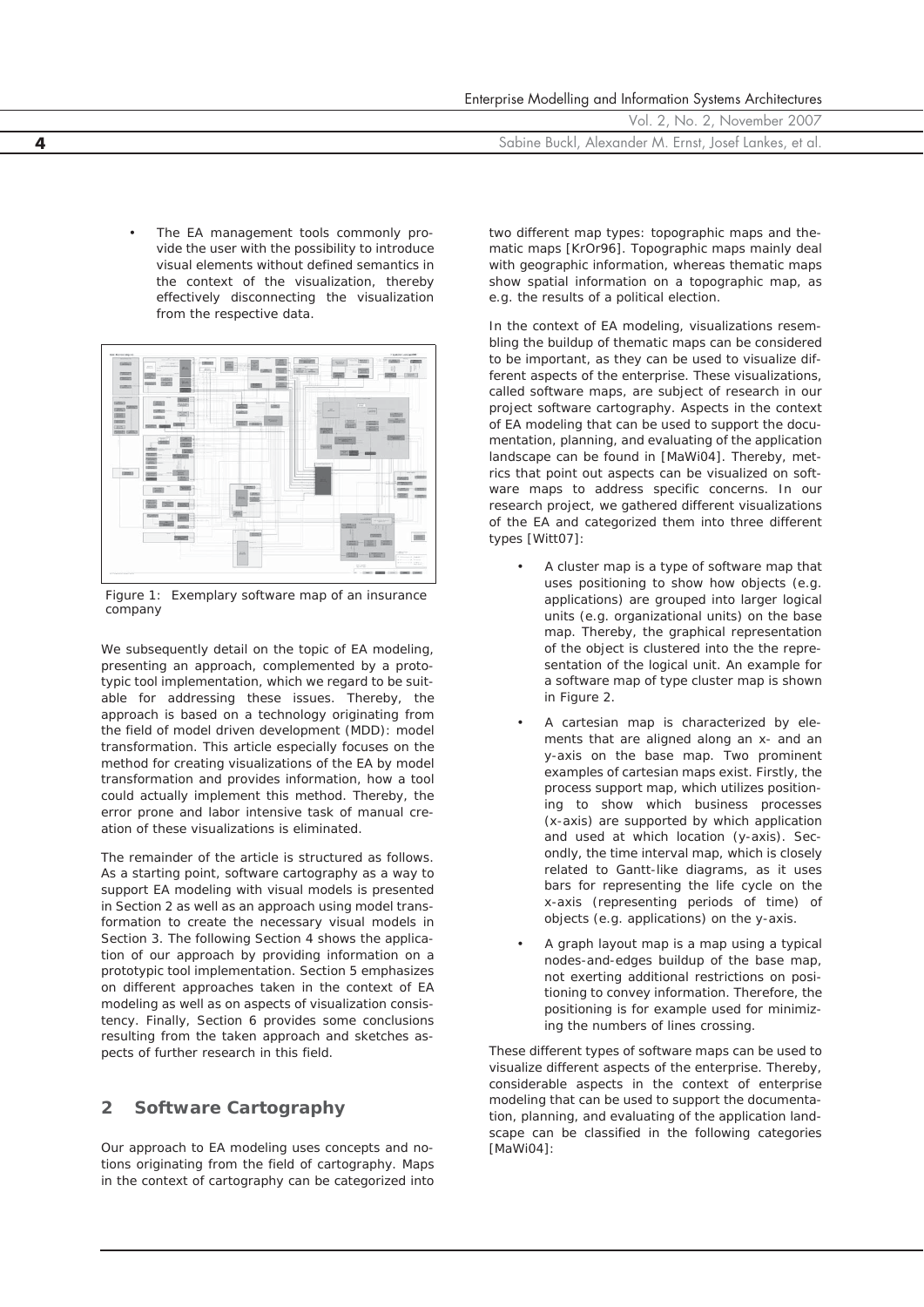Generating Visualizations of Enterprise Architectures using Model Transformations **5**



*Figure 2: Exemplary software map*

- Planning aspects deal with the evolution of the application landscape. Projects change applications of the landscape to reach defined goals and objectives. Different stakeholders as e.g. project managers need to get an overview about current and future changes in the application landscape to identify demands in the context of adjustment and communication. Thereby, application life cycles, versions and interfaces between different applications constitute a major field of interest.
- Functional aspects can be distinguished into organizational and process-oriented aspects, that influence each other. As organizational units are responsible for the realization of a business process and at the same time the steps of a business process are conducted by persons, which belong to an organizational unit. An example of the visualization of a functional aspect is visualized in Figure 2, where application systems are clustered according to their relation to organizational units.
- Technical aspects include attributes, like the implementation language of an application, the interfaces, the architecture, and the used middle ware. In the context of application landscapes interfaces between applications are highly relevant, to identify transitive dependencies to plan the evolution of the landscape.
- Economical aspects cover different investments as e.g. development, operating, or maintenance costs. These different investments can be combined with each other and linked to the application landscape. Therefore, software maps can be used to support IT controlling.
- Operative aspects deal with the operating issues of the applications and associated events. Relevant aspects in this context are for example the hosting location of a specific application (physical location, host computer, etc.), which often differs from the usage location.

To support the visualization of different aspects on a software map [LaMW05], the layering principle as shown in Figure 3 can be utilized.

The exemplary software map in Figure 3 consists of a base map including organizational units, and multiple layers, which are used to visualize relationships between different objects. In Figure 3, the layers contain applications on the first layer, interconnections representing a technical aspect on the second layer as well as measures on the third layer, visualizing operational or economical aspects. Thereby, each layer has a reference layer to which the elements relate.

Within the process of EA management, software maps are used e.g. for the documentation of the current, planned, and target landscapes. Thereby, these software maps are mostly manually drawn with modeling tools like MS Visio or MS PowerPoint. Circumventing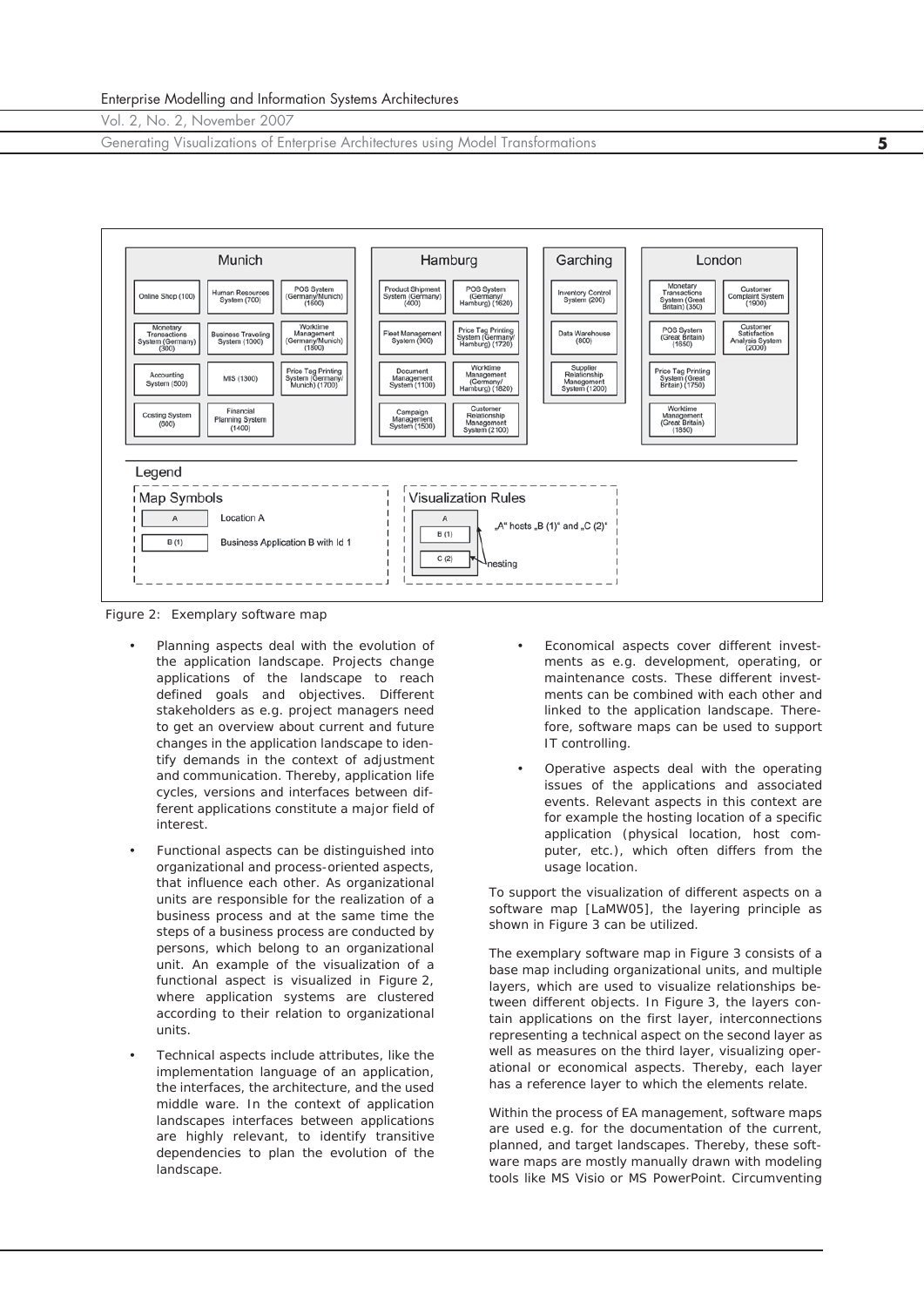



*Figure 3: Layering principle of a software map*

the error prone and manual creation process an approach for generating software maps reduces the expense of the creation and maintenance process.

# **3 A model transformation approach**

As described above, we pursue an approach for EA modeling based on model transformation in order to ensure the consistency between information (e.g. data in an EA management repository) and visualizations of the EA. Therefore, a strict separation of the content to be visualized – the semantic model – and its representation – the symbolic model – is required. Additionally, a well-defined link between these models – the transformation – is needed. Figure 4 shows the basic idea of the model transformation approach. Subsequently, the individual concepts are explained in detail.

### **3.1 Semantic model and information model – the** *left* **side**

The semantic model and the information model deal with the information describing the EA and its structure. Thereby, the different models represent different levels of abstraction, similar to the notion of MOF (e.g. class and instance). The focal point of the semantic model lies on the actual information objects, which describe the EA irrespective of its representation. These information objects are instances – in terms of object orientation – of the classes of the information model, thus the information model is the metamodel on which the semantic model is based.

To exemplify the two tiered structure of the *left* side, we refer to the cluster map in Figure 2, i.e. the respective information about the EA contained therein. This information can be summarized as "which location hosts which business application". "Munich", for example, which is an instance of Location, hosts

among others "Online Shop (100)", an instance of BusinessApplication. Figure 5 shows on the left side some of the information objects, which are instances of the classes from the corresponding information model on the right side.

The respective information model thus contains the classes BusinessApplication and Location, related by the association hostedAt. The attributes of the classes in the information model are not described in detail here, as only three of them are shown exemplarily. A more detailed description of information models and their related visualizations for EA management can be found in [BEL+07].

## **3.2 Symbolic model and visualization model – the** *right* **side**

In order to provide means for describing visualizations, as the cluster map shown in Figure 2, we introduce a visualization model containing elements representing graphical concepts. These graphical concepts may on the one hand be map symbols, as e.g. the rectangle and on the other hand be visualization rules. These rules exert certain demands on the positioning, size, or overall appearance of the map symbol instances. E.g. the nesting rule, used in the exemplary visualization, demands that a symbol representing a business application is fully contained in the outer symbol. Utilizing these concepts, the visualization can be described by a symbolic model (see Figure 6 left side), that consists of instances from the exemplary visualization model (see Figure 6 right side). Nevertheless, it must be noted, that there exist more visualization rules, even in this simple example. An example is the rule demanding the different symbols representing business applications not to intersect each other. A complete model, able to describe visualizations as introduced above, is contained in [ELSW06].

The object-oriented visualization model, alluded to above, greatly leverages the model transformation approach, but nevertheless is not capable of giving a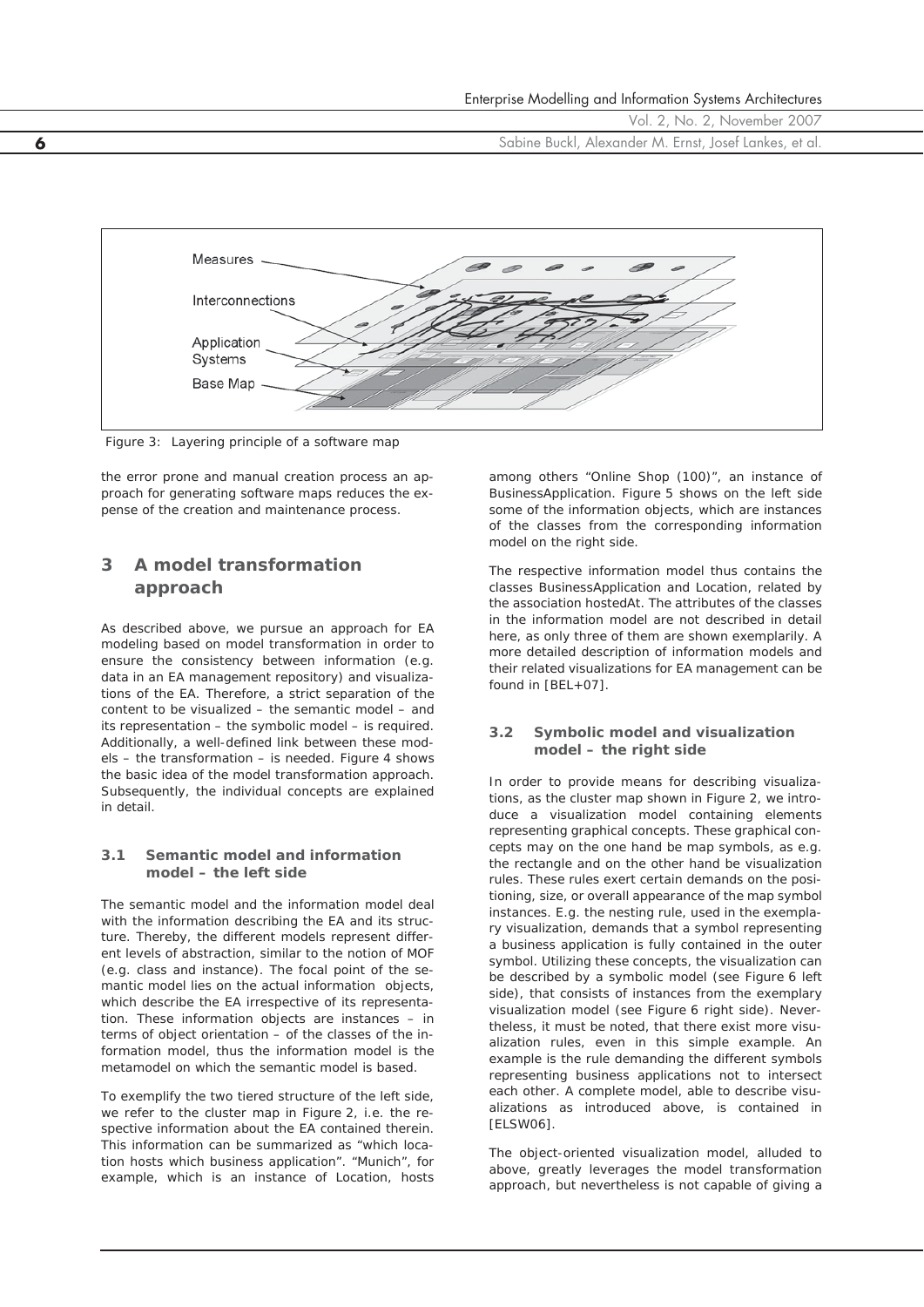Generating Visualizations of Enterprise Architectures using Model Transformations **7**



*Figure 4: Basic principles of the software cartography method*

strict definition for the visualization specific semantics of the map symbols and visualization rules. Therefore, we complement each class of the model with an expression in predicate calculus, describing the graphical implications in an unambiguous way. These definitions, further detailed in [ELSW06], can be used for computing the actual visualization from a symbolic model. Such a system might pursue different approaches for the computation. An exemplary one is outlined in Section 4.

### **3.3 Model transformation and metamodel – the** *middle*

To allow an automated creation of visual models of the application landscape and to ensure the consistency between these models and the underlying data, a link between the *left* side, representing the information and the *right* side, the representation, is required. This link is created by a transformation, which translates the information objects of the semantic model into visualization objects of the symbolic model. Selecting a transformation language specification, the concepts used in information models for EA management and the bidirectionality of the transformation, to allow changes in the semantic model by interacting withthe visualization, should be considered. Figure 7 gives a short example of a transformation, resembling a notation as proposed by MOF Query, View, Transformation (QVT) [OMG05a].

Due to the fact that a common metamodel for the information model and the visualization model greatly simplifies the transformation specification, such a model is subsequently introduced. We extensively analyzed different EA management information models developed by industry partners in [Buck05], which

pointed to the OMG's Meta Object Facility (MOF) [OMG06a] as a suitable metamodel. The MOF model contains two core packages, Essential MOF (EMOF) and Complete MOF (CMOF), the former providing the core capabilities usually associated with object orientation, the latter extending them with advanced constructs, as e.g. constraints. However, EA management information models at our industry partners did not turn out to heavily rely on CMOF concepts, but more showed that these advanced concepts where used inconsistently. A common sense of usage only exists concerning the core concepts as contained in EMOF.

Based on the results of the analysis alluded to above, we regard EMOF to be sufficient for information modeling in the field of EA, as well as a good choice in terms of an easy mapping of models to implementation. Verifying this choice, the following section details aspects of our prototypic tool realizing the approach outlined above.

## **4 SoCaTool: a tool for enterprise architecture modeling**

Subsequently, we show the applicability of the model transformation approach for generating visual models of the enterprise architecture. Therefore, we provide information on a prototypic tool, which has been developed by sebis – giving an implementation of the approach. Prior to describing the core components of the tool and their interaction in generating visualizations, we provide a summary of our basic assumptions, which greatly influenced the software architecture of the tool.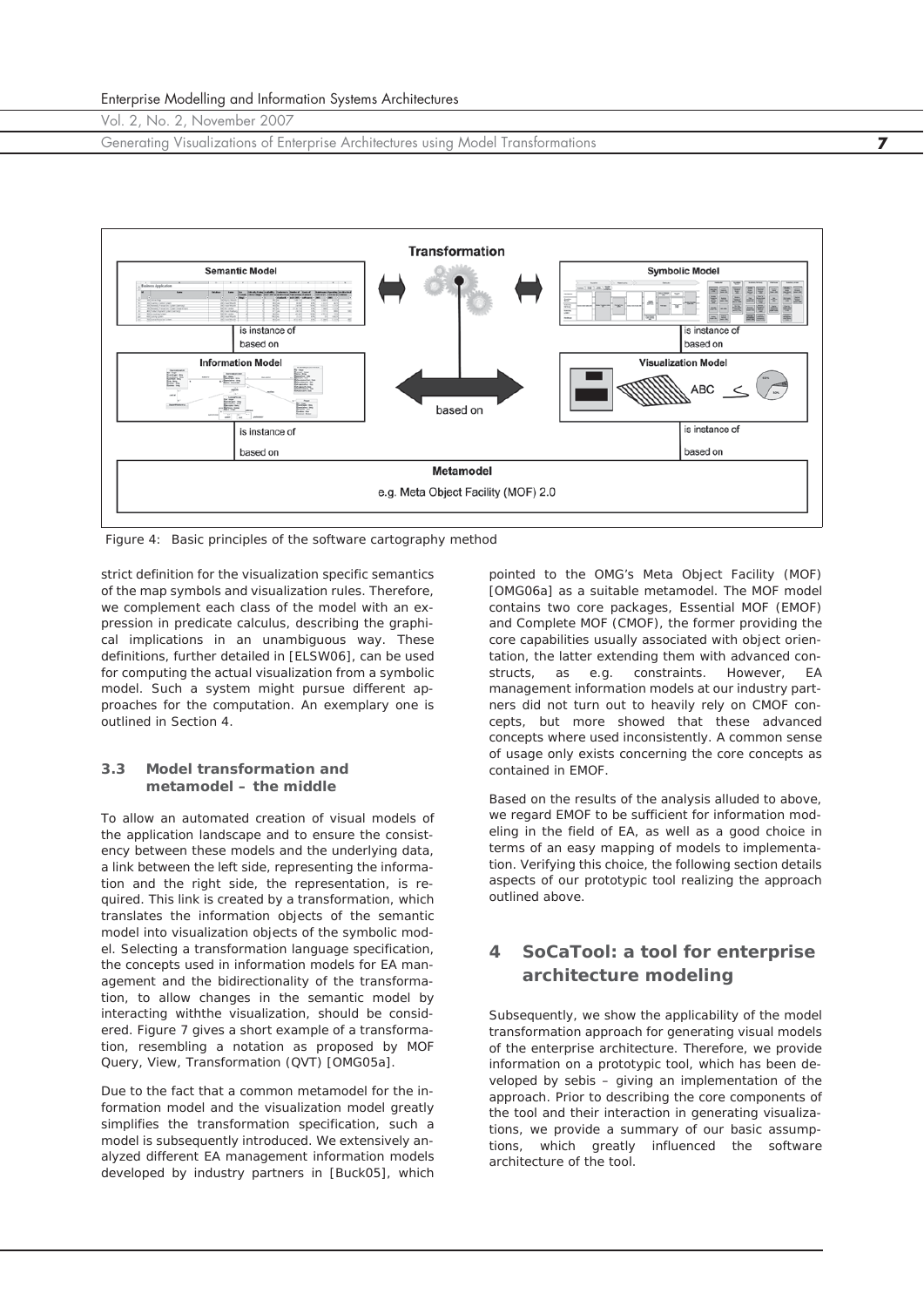**8** Sabine Buckl, Alexander M. Ernst, Josef Lankes, et al.



*Figure 5: The semantic model and the corresponding information model*

With an approach strongly centered on the usage of object-oriented models and representations thereof, a main factor is the metamodel, all these models are based on. Considerations as in Section 3.2 advocate the usage of EMOF as a common metamodel for the information model and the visualization model. An implementation of the metamodel has therefore to be incorporated in the tool. With different implementations at hand, we decided to rely on the implementation provided in the Eclipse Modeling Framework (EMF) [MDG+04]. This framework was chosen, as its metamodel, the ECore-metamodel, can be considered to be very similar to the EMOF-metamodel<sup>1</sup>. Additionally, the EMF provides serialization and editing related functionalities at "no cost", as well as an active user and developer community. From this community various extensions to the core EMF have arisen, as e.g. a support for queries using the Object Constraint Language (OCL) as specified by the OMG [OMG06b]. Especially, the OCL plugin [Ec07a] is used in the tool primarily for realizing derived attributes and relationships especially in the information model. Thereby, metrics basing on the model concepts can be established in these attributes and relationships, i.e. by providing a rule for deriving a metric value. Additionally, OCL is used for augmenting the information model with invariants. They can be used to avoid conceptual inconsistent information to be modeled.

Notwithstanding, the Eclipse Rich Client Platform is not only a suitable basis for the modeling related aspects of the prototypic tool, but also leverages the visualization aspect to be realized in the tool. Here, the Graphical Editor Framework (GEF) [MDG+04] provides an easy to use system for managing and interacting with visualizations. Especially, the second point can be seen as valuable for our approach, as the visualization model can be used for validating semantic preserving changes to the symbolic model objects.

Based on the eclipse rich client platform, a component architecture containing four core components has

been realized – complementing the approach outlined in Section 3 with an implementation. An important cornerstone of this architecture is the concept of the *model service*, which makes up the base for the transformer and layouter component. These components are considered to be model services, as they take self-describing<sup>2</sup> object-oriented models as input and create self-describing object-oriented output models.

Subsequently, the core components of the prototypic tool are detailed.

#### *4.1.1 Repository*

The repository component is used for storing and managing object-oriented models, as e.g. the semantic model. This component also maintains the relation between a model 1Only minor differences concerning naming and the usage of references exist. and its corresponding metamodel, as e.g. the information model. Concerning the set of functionalities offered by a repository, different types of repositories can be considered. Whereas the simplest type only enables reading access to the models as well as creating a completely new model from a set of objects, a more sophisticated repository would e.g. support editing operations on the objects contained. The support for multiple users acting on object-oriented models raises additional demands on a repository, especially concerning transaction related issues as well as issues concerning notification about model changes. More detailed considerations on the functionalities supported by a repository can be found in [OMG04].

As the prototypic implementation neither needs transaction support nor notification capabilities, a simple file-based repository has been chosen, thereby, every object-oriented model is serialized as a single xml-file. Nevertheless, this repository is used via the eclipse emf Resource-interface, which is also supported by repository projects providing more func-

<sup>&</sup>lt;sup>1</sup> Only minor differences concerning naming and the usage of references exist.

<sup>2</sup>*Self-describing* in this context means, that the model retains an explicit connection to the corresponding metamodel. Additionally, the metamodel can be accessed programmatically.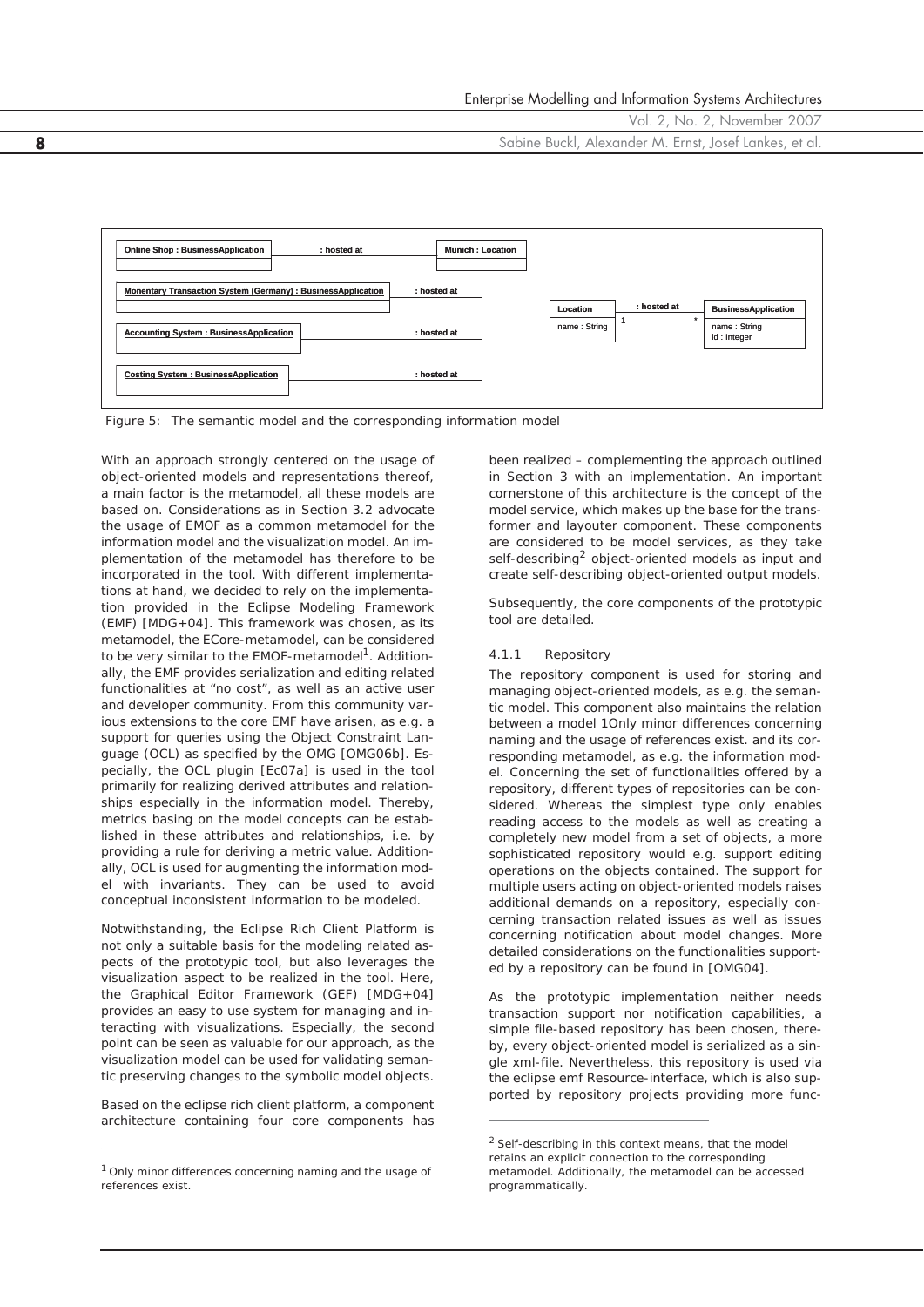Generating Visualizations of Enterprise Architectures using Model Transformations **9**



*Figure 6: The symbolic model and the corresponding visualization model*

tionalities, as e.g. the elver persistency project  $[ECO7b]$ .

#### *4.1.2 Transformer*

The transformer component is capable of interpreting visualization definitions as rules describing the transformation from an object-oriented model to another. When analyzing the transformation rules between the semantic and the symbolic model, as outlined in Section 3.3, we identified basic functional requirements, as e.g. a support for queries on the semantic model data as well as a support for parametrizing rules. Additionally, a framework for bidirectional transformations would greatly leverage the approach from Section 3, as it would provide means for editing semantic model data via changes to the symbolic model. These requirements mainly focus on the expressiveness of the transformation language. Nevertheless, further requirements regarding the usage context have to be considered. This is especially important, as the transformation rules should be easily definable for users without "full-scale" programming knowledge, allowing users, as far as possible, to define auto generated custom visualizations. We deem it best, to have a graphical notation for defining these rules.

Taking into consideration languages for defining model-to-model (M2M) transformations, especially prominent in the field of MDA, the Atlas Transformation Language (ATL), as described in [ATLA06], is at first sight an interesting candidate. Pursuing a strongly declarative approach in notating the rules, and not providing a graphical notation for defining the transformation, some of the functional requirements stated above are met by ATL. Nevertheless, ATL has only a limited support for querying concepts and, as with version 0.7, did not provide support for parametrized rules<sup>3</sup>.

The Bidirectional Object Transformation Language (BOTL) [BrMa03], pursuing a strongly declarative approach, provides an UML-based graphical notation for

defining transformation rules. Furthermore, it leverages bidirectionality regarding the rules, as far as the operations performed during transformation do support this. Nevertheless, BOTL uses an independent metamodel, faintly "inspired" by the EMOF metamodel, leaving out concepts that are of importance in information modeling, as e.g. inheritance. Furthermore, querying and external parametrization are not directly supported.

Having thus ruled out two promising transformation languages from the field of MDA, we decided to use ECore reflection and java code to realize a first prototypic implementation of the transformer based on "hard coded" transformation implementations. While this approach comprises obvious drawbacks concerning the simplicity of visualization definition by the user, it greatly leverages the definition of closely related visualization variants by inheritance and the utilization of object-oriented design patterns. Additionally, the maximum expressiveness of java helped us to gain further insights, which language concepts are necessary in constructing model transformation rules for defining EA management visualizations.

#### *4.1.3 Layouter*

The layouter component, providing the capability to actually layout visualizations described as symbolic models, can be considered the core component of the prototypic tool. This component leverages the utilization of object-oriented visualization specifications and thus enables the realization of visual modeling facilities without burdening the model creator with the implementation of layouting algorithms. When relying on the concepts provided by the visualization model as outlined in Section 3, the layouter is capable of calculating the positions, dimensions, and other visual parameters of symbol instances in accordance to the visualization rule instances in the symbolic model. In performing this calculation many different approaches can be pursued. Two of them have been explored in-depth in the prototypic tool implementation, which are subsequently detailed.

<sup>&</sup>lt;sup>3</sup> The current version of ATL does support external parametrization.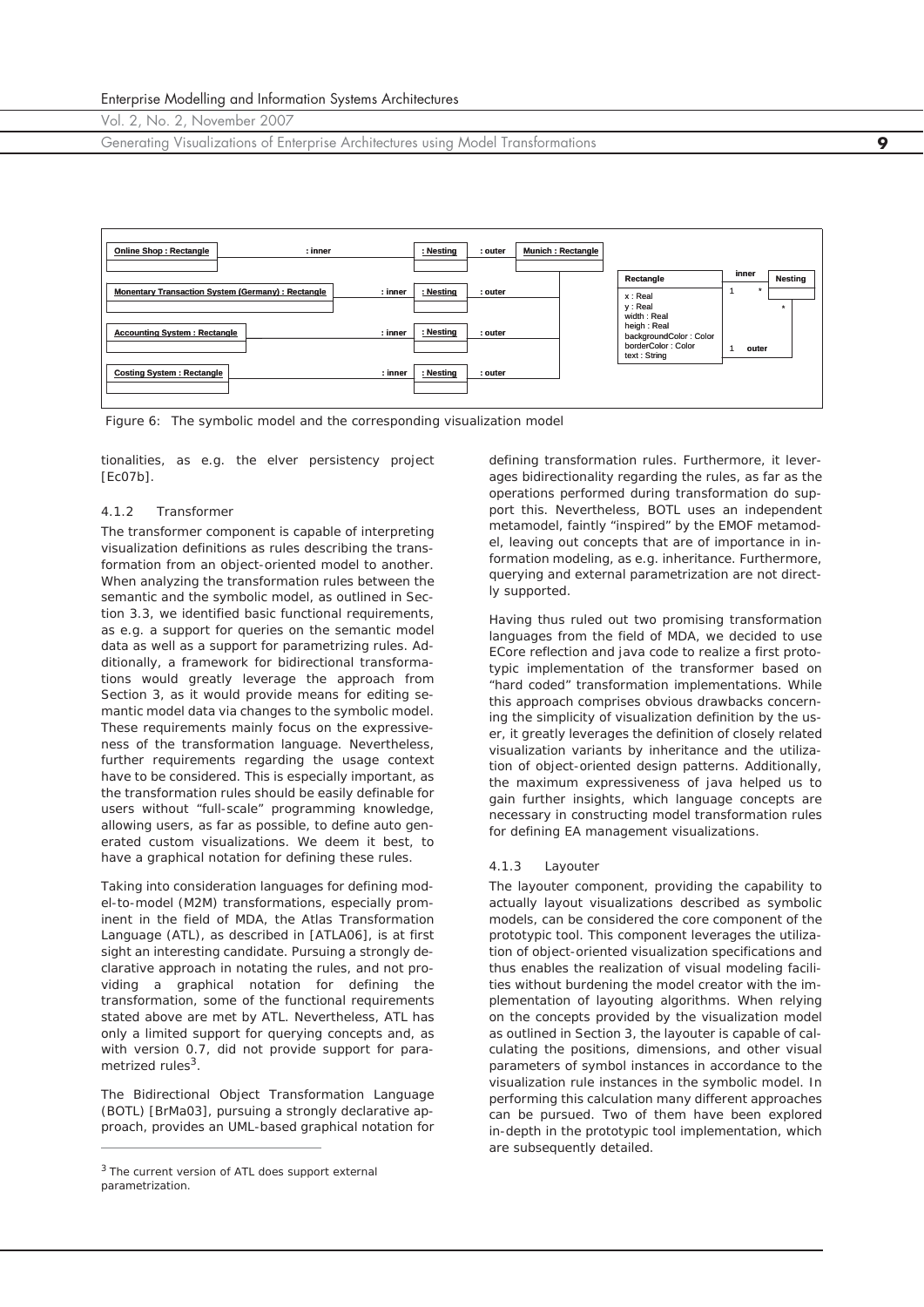Enterprise Modelling and Information Systems Architectures

Vol. 2, No. 2, November 2007

**10** Sabine Buckl, Alexander M. Ernst, Josef Lankes, et al.

The first approach relies on the fact, that for every symbolic model a representation as an optimization problem can be found. This optimization problem uses the positions, dimensions, and other visual parameters of the symbol instances as variables, while constraints and target functions are derived from the visualization rule instances [ELSW06]. Solving the corresponding optimization problem is therefore equivalent to finding a valid layout for the visualization. Nevertheless, as these optimization problems are often high-dimensional as well as non-convex, specialized algorithms for solving do not commonly exist. For this reason, the first approach employed a genetic algorithm for searching an optimal solution. Due to the high genericity of such an algorithm, this approach is of limited performance.

| rule Location2Rectangle {                            |  |  |  |  |  |  |  |  |
|------------------------------------------------------|--|--|--|--|--|--|--|--|
| from                                                 |  |  |  |  |  |  |  |  |
| infoObject: Semantic.Location                        |  |  |  |  |  |  |  |  |
| t.o                                                  |  |  |  |  |  |  |  |  |
| symbol: Symbolic.Rectangle {                         |  |  |  |  |  |  |  |  |
| $text = infoObject.name,$                            |  |  |  |  |  |  |  |  |
| backgroundColor = #CCCCCC                            |  |  |  |  |  |  |  |  |
|                                                      |  |  |  |  |  |  |  |  |
|                                                      |  |  |  |  |  |  |  |  |
| rule BusinessApp2Rectangle {                         |  |  |  |  |  |  |  |  |
| from                                                 |  |  |  |  |  |  |  |  |
| infoObject: Semantic.BusinessApplication             |  |  |  |  |  |  |  |  |
| t.o                                                  |  |  |  |  |  |  |  |  |
| symbol: Symbolic.Rectangle {                         |  |  |  |  |  |  |  |  |
| text = infoObject.name + $"(" + infoObject.id + ")"$ |  |  |  |  |  |  |  |  |
| },                                                   |  |  |  |  |  |  |  |  |
| rule: Symbolic.Nesting {                             |  |  |  |  |  |  |  |  |
| $inner = symbol,$                                    |  |  |  |  |  |  |  |  |
| outer = transforming (infoObject.hostedAt)           |  |  |  |  |  |  |  |  |
|                                                      |  |  |  |  |  |  |  |  |
|                                                      |  |  |  |  |  |  |  |  |

*Figure 7: Exemplary transformation rule set*

The second approach takes advantage of the fact, that there exist recurring elements in the object-oriented symbolic models, called patterns. One of these patterns could e.g. be a clustering pattern, in which a variable number of symbol instances is demanded to be nested into a surrounding symbol instance, with the nested instances demanded to be separated from each other. This pattern is prominently used in the visualization in Figure 2. For such patterns specialized layouting algorithms can be found, which incorporate the specifics of the pattern to provide superior layouting performance. A layouter pursuing this approach has been implemented as component in the tool (see [Laus07]), performing significantly better as the genetic algorithm. Nevertheless, the layouter is limited concerning the variety of symbolic models, which can be addressed, although the most prominent types of visualizations as outlined in Section 2 can be layouted.

#### *4.1.4 Renderer*

The renderer component is used to present a layouted symbolic model in a specific output format. Concerning the format especially the PDF and the scalable vector graphics (SVG) format are of interest due to the inherent or potential support for layering and their vector graphic nature. Supplementary, a renderer for direct screen output in the tool can be implemented, with additional functionalities of interest, as the option to support interactions with the rendered visualizations, e.g. via moving symbols.

In the prototypic implementation a renderer for static visualizations on screen has been implemented using the eclipse Graphical Editor Framework (GEF). The output of this renderer in the graphical user interfaces of the tool is shown in Figure 8, displaying an exemplary software map of type cartesian map as outlined in Section 2.

## **5 Related Work**

With an approach for visual modeling presented above, the following section links to related work from the area of software engineering and EA modeling as well as issues regarding consistency of visual models.

In the field of software engineering, the unified modeling language (UML) [OMG05c, OMG05b] provides the common sense for modeling single software systems, which is lacking in the field of enterprise architecture modeling. Therefore, the attempt of transferring the concepts and notations of UML to EA modeling could be undertaken. Nevertheless, the specific concerns of this area of modeling are not well supported by UML, as e.g. concepts like business applications or business processes are not known. While these concepts could be introduced via UML profiles, specific diagramming semantics are not easily realizable using the concepts of UML, effectively ruling out the unified modeling language as a language for EA modeling. This fact is also reflected by the variety of different approaches for enterprise architecture modeling regarding languages, methods, and tools, which can be found in the academic community.

One approach is outlined in [TLD+04, Lank07] and specially focuses on a formal way of defining visualizations of the application landscape. This approach relies on the concept of signatures to establish a well-defined relation between the visualization and the underlying model of the enterprise architecture. While this approach also considers aspects of interest in the context of visualizations, e.g. relative positioning, no simple to use notation for a model describing the visualizations is provided. Further the approach does not provide an executable way for creating visualizations from the information.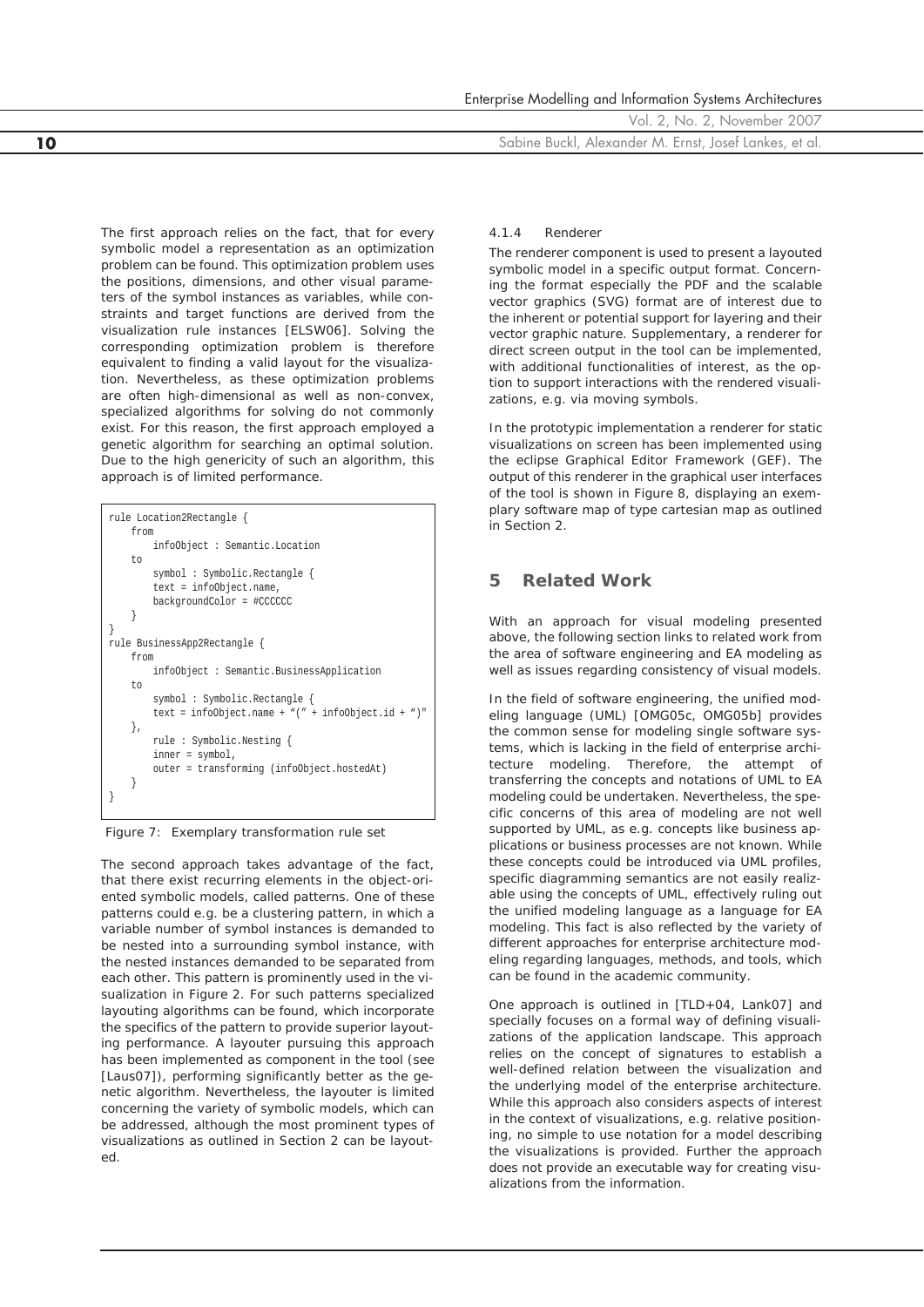Generating Visualizations of Enterprise Architectures using Model Transformations **11**



*Figure 8: The GUI of the prototypic tool implementation*

Regarding the absence of a state of the art, [Fran02] suggests another approach to enterprise architecture modeling, emphasizing the necessity to support different views on the enterprise. These views use different special purpose modeling languages to meet the concerns of the different stakeholders. These languages are defined in metamodels, which correspond to a common meta-metamodel to support integration. Nevertheless, as the approach is more focused on the provision of an integrated meta-metamodel for the different languages, it does not provide a method for generating the required views of the EA. The approach presented in Section 3 can been seen as supportive in this context, for realizing tool support for the special purpose modeling languages and their visual models, as outlined above.

An approach centered around an EA metamodel (information model in our terms) can be found in [BrWi05]. The model contains over 50 classes and thus spanns various aspects of interest in EA modeling. Additionally, this information model is complemented by means for structuring, which can be considered very helpful in reducing the inherent complexity of the modeling subject. Nevertheless, with the emphasis of the approach on the information model, aspects of visual models and their creation are not addressed in the article. Again, we see the approach presented in Section 3 as a valuable contribution in the context, actually providing a way for supporting visual modeling based on the EA metamodel provided in [BrWi05].

Enhancing the approach presented in [BrWi05] Kurpjuweit and Winter introduce an approach based on the integration of information model fragments [KuWi07].

Thereby, the information model fragments are selected according to the concerns of different stakeholders and integrated to a metamodel. While the approach focuses on the different concerns of the various stakeholders, the issue of utilizing the information kept within the information model is left out. The approach presented in Section 3 can be seen as supportive in this context, as it can be leveraged to generate visualizations of the EA which can be used to address the concerns presented by the various stakeholders.

Regarding the inconsistency issue between visualizations and the underlying data, an approach to ensure visualization consistency is pursued in [DoVa02] and especially focuses on aspects of executability. In order to provide an "open visualization framework applicable to metamodel based modeling languages" the issue is approached from the direction of visual languages (visualization models). Pointing out, that many domain specific visualization environments exist, the approach quickly calls to XML as a lingua franca for representing the concepts of these languages. Furthermore, information to be visualized is also serialized as XML, such that concepts of transforming between XML document, as e.g. XSLT can be used for visualizing the information. Nevertheless, the article does not encompass a visual language suitable for expressing the aspects of relative positioning, as the application presented in therein concerns petri-nets and their representation as nodes-and-edges.

Targeting EA modeling, an approach using object-oriented models for describing the EA and the visualizations is given in [SADL04]. These models are, similar to the approach presented in Section 3 connected via transformations. Nevertheless, these transformations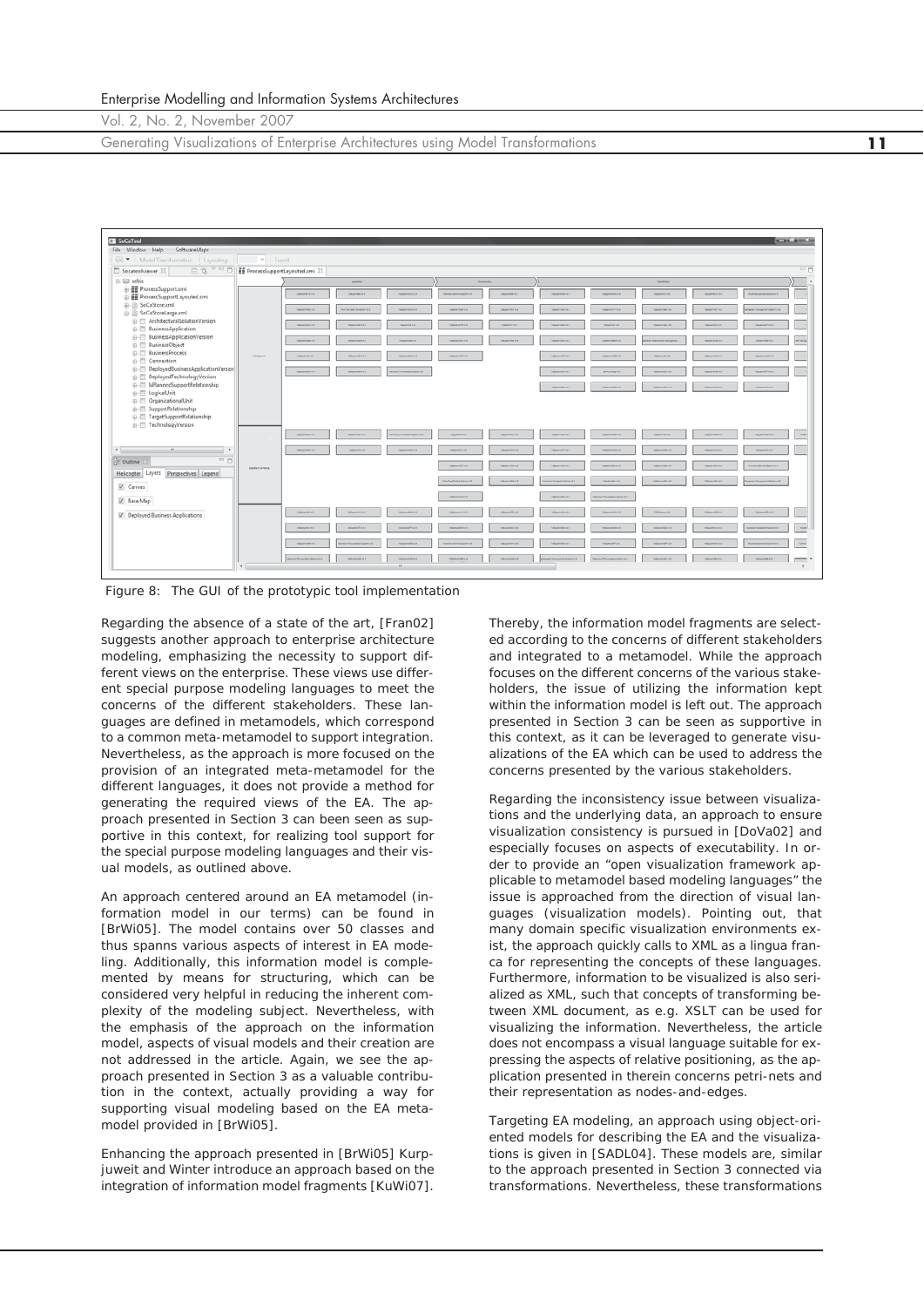|  |  |  | Enterprise Modelling and Information Systems Architectures |
|--|--|--|------------------------------------------------------------|
|  |  |  |                                                            |

**12** Sabine Buckl, Alexander M. Ernst, Josef Lankes, et al.

are limited to object-to-object transformations, while the links (instances of associations) are not taken into consideration – again leaving out an aspect crucial for modeling the EA. Furthermore, a language for describing the visualizations as outlined in Section 3.2, especially concerning relative positioning, is not provided.

## **6 Outlook**

In this article, we emphasized on the importance of EA models. As we outlined, various approaches and information models for this modeling task exist, with no model or approach being prominent and all-embracing. Complementarily, we outlined the importance of visual models of the enterprise architecture to make the information about the EA perceivable. With the absence of the one information model for the EA and the need for visual models obviously existing, the approach presented in Section 3 targets to bridge this gap. Utilizing model transformation concepts and providing a flexible model for describing visualizations, our approach can be seen as an extension to the information modeling approaches as presented in Section 5.

The applicability of the model transformation approach is shown in Section 4 by providing details of a prototypic tool implementation, which is able to ensure consistency between the data modeled according to an arbitrary information model and the visualization representing this data. Nevertheless, the prototypic implementation can be seen as a first step towards a visual modeling tool supporting a variety of information models. Concerning the modeling capabilities further extension for e.g. semantic-preserving editing of the visualizations as well as for propagating semantic changes in the visualization to the underlying semantic model have to be explored and are currently subject of research at sebis.

Besides the issues of generating visualizations of the EA, we regard the utilization of software maps within the EA management process as an interesting field of research. In our Enterprise Architecture Management Viewpoint Survey, we are consolidating viewpoints for EA management existing in research and in practice in order to find the most prominent ones, which will then be consolidated into an EA management pattern catalogue. As viewpoints are not sufficient to address the concerns arising in EA management, we build this pattern catalogue constituting of viewpoints, methodologies, and information models.

Extending the scope of the approach presented, an even broader field for application can be thought of. As the information model is freely configurable, models originating from other fields, especially from a less

informatics related background, could be employed in the tool. Here, information models from traffic flow modeling or enterprise modeling can be thought of. In these fields capabilities to interact with the visualizations could be even more interesting and beneficial, especially, when graphical methods for defining filters on the information are of interest. In this area, we see potential relations to the field of interactive visual analysis, which both areas could benefit from.

### **References**

- [ATLA06] ATLAS group at LINA & INRIA. ATL: Atlas Transformation Language, 2006.
- [BEL+07] Buckl, S.; Ernst, A.M.; Lankes, J.; Schneider, K.; Schweda, C.M.: A Pattern based Approach for constructing Enterprise Architecture Management Information Models. In Oberweis, A.; Weinhardt, C.; Gimpel, H.; Koschmider, A.; Pankratius, V.; Schnizler, B. (Eds.): Wirtschaftsinformatik 2007, pp. 145–162, Karlsruhe, Germany, 2007. Universitätsverlag Karlsruhe.
- [BrMa03] Braun, P.; Marschall, F.: BOTL The Bidirectional Object Oriented Transformation Language. http://wwwbib.informatik.tu-muenchen.de/infberichte/2003/ TUMI0307.pdf, cited 2007-01-26, 2003.
- [BrWi05] Braun, C.; Winter, R.: MA Comprehensive Enterprise Architecture Metamodel and Its Implementation Using a Metamodeling Platform. In Enterprise Modelling and Information System Architectures (EMISA), pp. 64-79, 2005.
- [Buck05] Buckl, S.: Modell-basierte Transformationen von Informationsmodellen zum Management von Anwendungslandschaften. Diploma thesis, Fakultät für Informatik, Technische Universität München, 2005.
- [DoVa02] Domokos, P.; Varro, D.: An Open Visualization Framework for Metamodel-Based Modeling Languages. Electronic Notes in Theoretical Computer Science, 72(2), 2002.
- [Ec07a] Eclipse Foundation: Modeling Development Tools (MDT) – OCL. http://www.eclipse.org/modeling/mdt/? project=ocl, cited 2007-11-09.
- [Ec07b] Eclipse Foundataion: Eclipse Modeling Framework Technology (EMFT) – Teneo. http://www.eclipse.org/ modeling/emft/?project=teneo, cited 2007-11-09.
- [ELSW06] Ernst, A.; Lankes, J.; Schweda, C. M.; Wittenburg, A.: Using Model Transformation for Generating Visualizations from Repository Contents – An Application to Software Cartography. Technical report, Technische Universität München, Chair for Informatics 19 (sebis), Munich, 2006.
- [Fran02] Frank, U.: Multi-Perspective Enterprise Modeling (MEMO) – Conceptual Framework and Modeling Languages. In Proceedings of the 35th Annual Hawaii International Conference on System Sciences 35, pp. 1258-1267, 2002.
- [Jame05] James, G.: Magic Quadrant for Enterprise Architecture Tools, 4Q04, 2005.
- [KrOr96] Kraak, M. J.; Ormeling, F.: Cartography: Visualization of Spatial Data. Addison Wesley Longman, 1996.